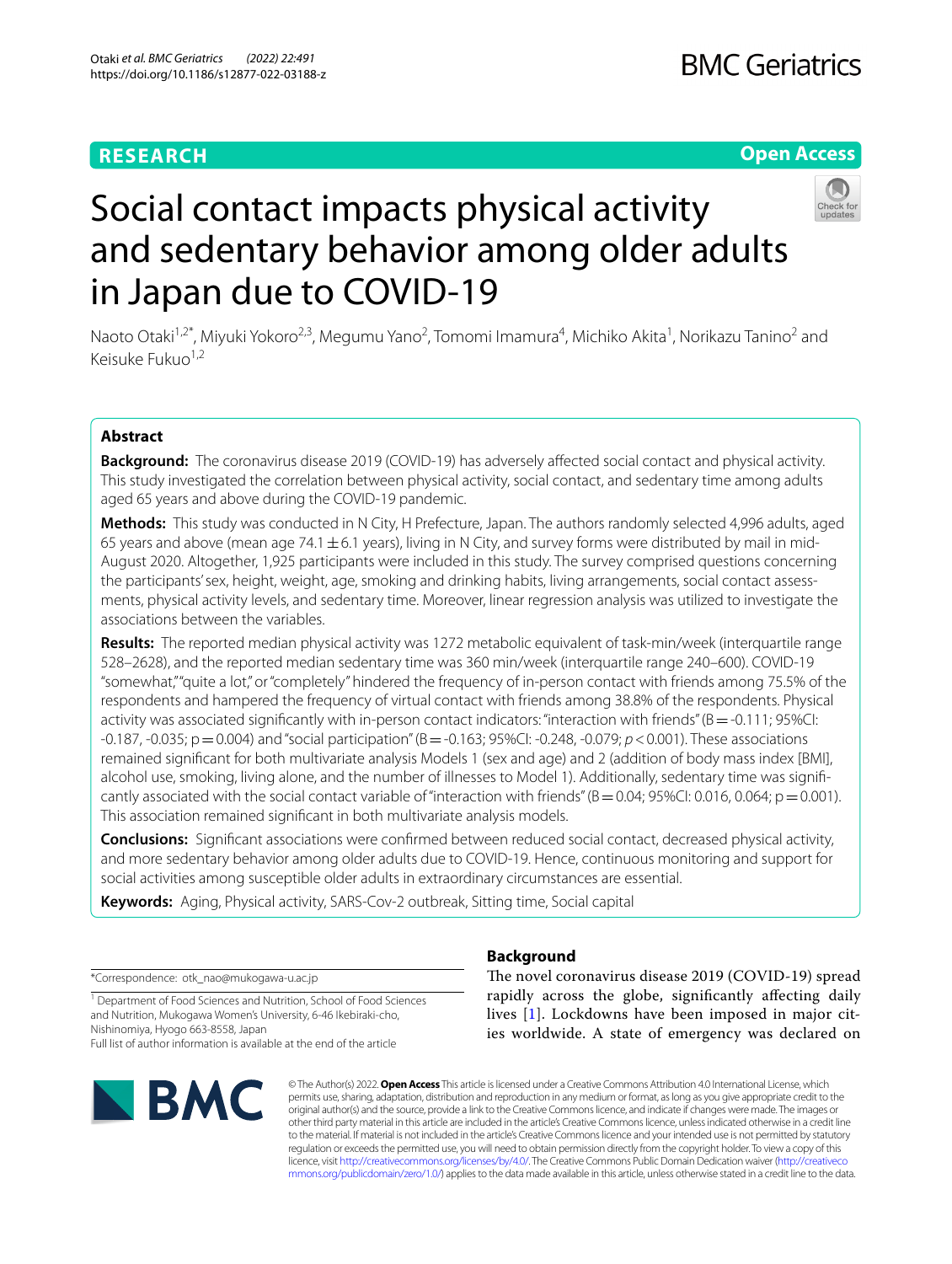April 16, 2020, in Japan, and activities were restricted for approximately one month. After May 25, 2020, the restrictions were relaxed every few weeks, during which people were only permitted to leave their residences to go to work, buy essential items, or exercise. People were instructed to avoid crowded places, large gatherings, and meetings. Additionally, social activities for older adults were postponed to prevent the spread of COVID-19 amongst the vulnerable segments of society. A recent survey administered by the Survey of Health, Ageing and Retirement in Europe (SHARE) revealed that older adults living with chronic conditions were signifcantly more likely to be hospitalized because of COVID-19 [\[2\]](#page-6-1). As of December 2020, Japan reported 164,203 COVID-19 cases and 2,419 deaths, with an overall mortality rate of 1.3%. While the mortality rate is 0% for those in their 20 s and 30 s, it reached 0.1%, 0.3%, 1.5%, 5.3%, and 12.9% for those in their 40 s, 50 s, 60 s, 70 s, and 80 s, respectively  $[3]$  $[3]$ . Thus, the importance of such confnement measures was warranted, especially among older adults.

In Japan, the restrictions due to COVID-19 lasted from April to May 2020; however, social activities for older adults were postponed to prevent the spread of infection [\[4](#page-6-3)]. Due to the low-level information communication technology (ICT) utilization of older adults [\[5,](#page-6-4) [6](#page-6-5)], there were concerns that many older adults were at an increased risk of loneliness or social isolation during this time.

Social isolation due to the COVID-19 pandemic has been a public health concern for older adults living in communities since the outbreak of the disease. Social isolation is defned as a state of little to no interaction with family and friends and non-participation in social activities [\[7\]](#page-6-6). Social isolation is a high-risk factor for all-cause mortality  $[8-11]$  $[8-11]$  $[8-11]$  and coronary vascular disease  $[12-17]$  $[12-17]$  $[12-17]$ . Moreover, social isolation has been associated with depression  $[18]$ , dementia, and declining cognitive functioning [\[19](#page-6-12)[–21](#page-6-13)].

Although the mechanism whereby social isolation infuences physical and mental health is not clearly understood, the leading theory is that social isolation results in poor health habits, such as physical inactivity [[22,](#page-6-14) [23](#page-6-15)]. A recent study of participants aged 50 years and older found that social isolation was associated with low daily physical activity and sedentary behavior [[24\]](#page-6-16).

Furthermore, close friendships were associated with more physical activity and less sedentary behavior among older adults [[25\]](#page-6-17). A study on adults aged 62 years and above signifed that interaction with friends was positively associated with objective physical activity [\[26](#page-6-18)]. Hence, it appears that social contact is critical in increasing motivation to engage in physical activity [\[27](#page-6-19)].

Physical inactivity, due to COVID-19 lockdowns and restrictions on activities, has been widely reported globally. Although rates vary by generation and region, studies show a 10–50% decrease in overall physical activity [[28–](#page-6-20)[31\]](#page-6-21) and nearly a 30% increase in sedentary behavior [\[32](#page-6-22), [33](#page-6-23)]. Even though the restrictions in Japan only lasted for one month, the reduction of social contact due to COVID-19 likely continued to infuence older adults' physical activity until August 2020. To curb the spread of infection, people voluntarily avoided social activities and large gatherings.

A lack of social contact due to the COVID-19 pandemic hindered physical activity among older adults. Therefore, older adults were likely living in extraordinary circumstances even three months after the restrictions were lifted. Accordingly, this research intends to clarify the reduction of social contact among older adults living in communities and explore the correlation between their physical activity and social contact during the COVID-19 pandemic.

### **Methods**

#### **Study participants and study period**

This study was conducted in Japan in August 2020. In total, 4,996 community-dwelling older people were selected randomly as prospective study participants from an overall older population aged 65 years and above using addresses recorded in the Health and Welfare Department Office. The exclusion criteria included older people who were hospitalized or who resided in nursing homes, and the survey forms were distributed by mail in mid-August 2020. The details of the study were explained in writing to the prospective participants, and the return of a completed survey was considered as consent to participate in the study.

Survey responses were received from 2,764 participants. Among these, 839 respondents had missing data for sex  $(n=1)$ , age  $(n=21)$ , body mass index (BMI)  $(n = 42)$ , smoking  $(n = 37)$ , drinking  $(n = 4)$ , lifestyle  $(n = 16)$ , International Physical Activity Questionnaire (IPAQ) ( $n = 16$ ), or social contact ( $n = 559$ ), and were consequently excluded. Thus, a final sample of 1,925 respondents was utilized in the analysis. A flow chart describing the selection process of this study sample is shown in Fig. [1.](#page-2-0) Additionally, the Ethics Committee of Mukogawa Women's University approved this study (Approval Number: 20–53).

#### **Survey content**

The survey constituted demographic questions regarding sex, height, weight, age, smoking habits (smoking or non-smoking), drinking habits (drinking alcohol once per week and more, or not drinking at all), and living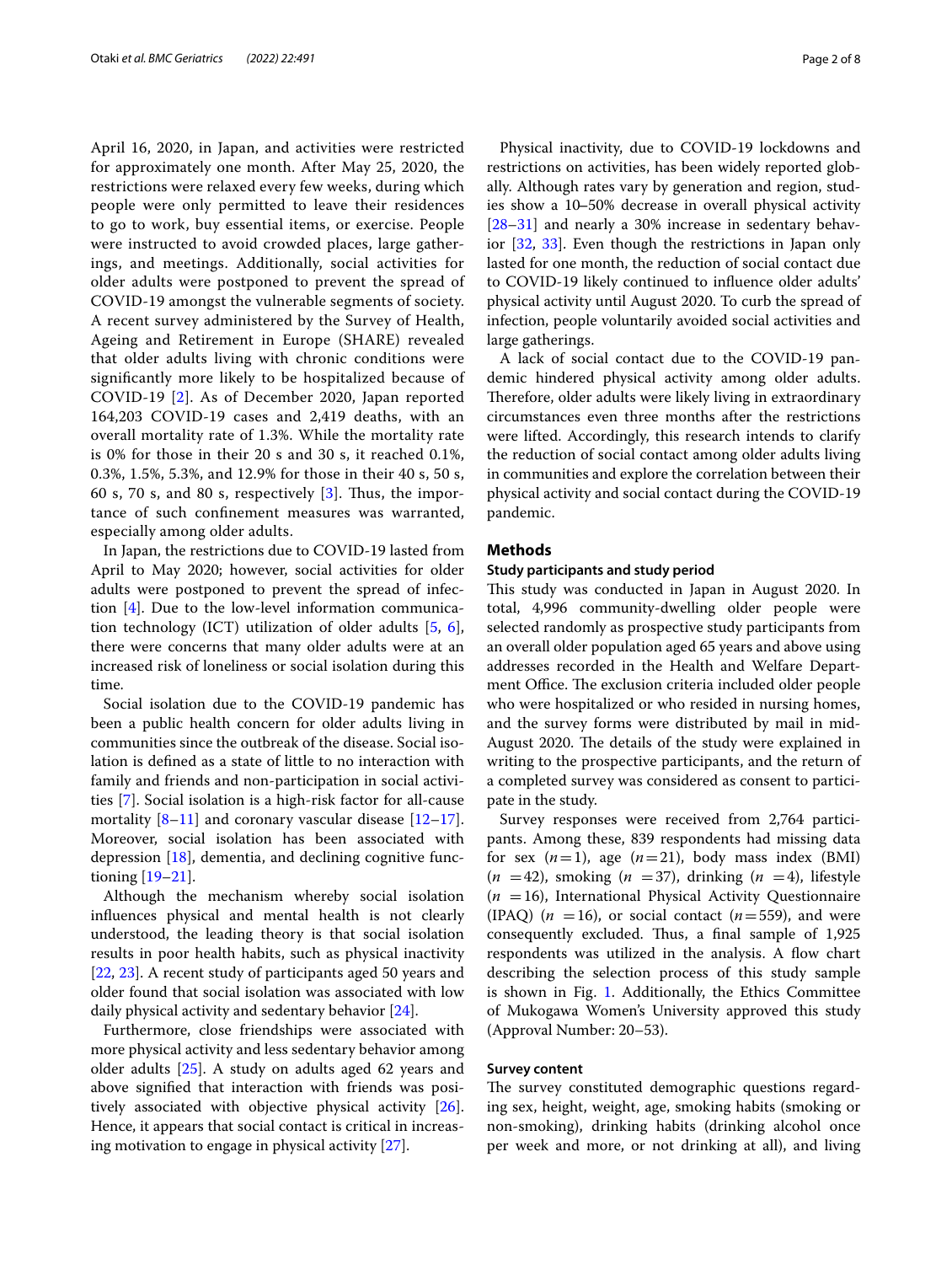

<span id="page-2-0"></span>arrangements (living alone or living with others). Moreover, participants' self-assessed weights and heights were used to calculate their BMI. Chronic conditions were assessed as self-reported hypertension, diabetes, hyperlipidemia, stroke, cardiac disease, and others.

# **Assessment of social contact status due to COVID‑19**

The modified versions of the question "During the past four weeks, to what extent has your physical health or emotional problems interfered with your normal social activities with family, friends, neighbors, or groups?" from the Short Form 36 Health Survey Questionnaire (SF-36) were employed in this research [[34\]](#page-6-24). In particular, the participants were asked the following questions: "To what extent has COVID-19 interfered with your in-person contact with friends?" "To what extent has COVID-19 interfered with your in-person contact with family?" "To what extent has COVID-19 interfered with your social participation?" Social participation was defned as participation in one or more of the following eight variables: neighborhood associations, senior citizen clubs, hobby groups, sports groups or clubs, political organizations or groups, industrial or trade associations, religious organizations or groups, volunteer groups, and citizen or consumer groups. Participants were also asked the following questions: "To what extent has COVID-19 interfered with your contact through phone, mail, or email with friends?" "To what extent has COVID-19 interfered with your contact through phone, mail, or email with family?" These questions were answered using one of six responses: "Did not interfere at all," "Interfered very little," "Interfered somewhat," "Interfered quite a lot," "Interfered completely," or "I do not have friends or family/I do not participate socially."

## **Assessment of physical activity**

The IPAQ was utilized to gauge physical activity  $[35, 36]$  $[35, 36]$  $[35, 36]$  $[35, 36]$  $[35, 36]$ by asking participants about their duration and frequency of walking, moderate physical activity, and intense physical activity. The IPAQ question "How much time did you spend sitting on a weekday?" was employed to evaluate participants' self-assessed sedentary time.

#### **Statistical analysis**

IBM SPSS 25.0 was used to perform the statistical analyses. Categorical data are shown as the number and percentages of respondents, whereas continuous variables are shown as mean and standard deviation. Linear regression analysis was utilized to explore the associations between social contact, physical activity, and sedentary time. Both physical activity and sedentary time underwent logarithmic transformation before statistical analysis. Social contact was based on six categories: "Did not interfere at all," "Interfered very little," "Interfered somewhat," "Interfered quite a lot," "Interfered completely," or "I do not have friends or family/I do not participate socially." For associations between social contact and physical activity using linear regression analysis, Model 1 was adjusted for sex and age, whereas Model 2 added adjustments for BMI, alcohol use, smoking, living alone, and the number of illnesses. For associations between social isolation and sedentary time using linear regression analysis, Model A was adjusted for sex and age, whereas Model B added adjustments for BMI, alcohol use, smoking, living alone, and the number of illnesses. Lastly, a two-tailed *p*<0.05 was considered statistically signifcant.

## **Results**

The participants' demographic data and characteristics are exhibited in Table [1.](#page-3-0) Notably, 44.2% and 55.8% of the participants were men and women, respectively. The mean age was  $74.1 \pm 6.1$  years, while the median physical activity and median sedentary time were 1272 MET-minutes/week (interquartile range 528–2628) and 360 min/ week (interquartile range 240–600), respectively.

Table [2](#page-3-1) presents the status of social contact due to COVID-19, which interfered "somewhat," "quite a lot," or "completely" with the frequency of in-person contact with friends in 75.5% of the participants and with the frequency of contact through phone, mail, or email with friends in 38.8% of the participants. Meanwhile, COVID-19 interfered "somewhat," "quite a lot," or "completely" with the frequency of in-person contact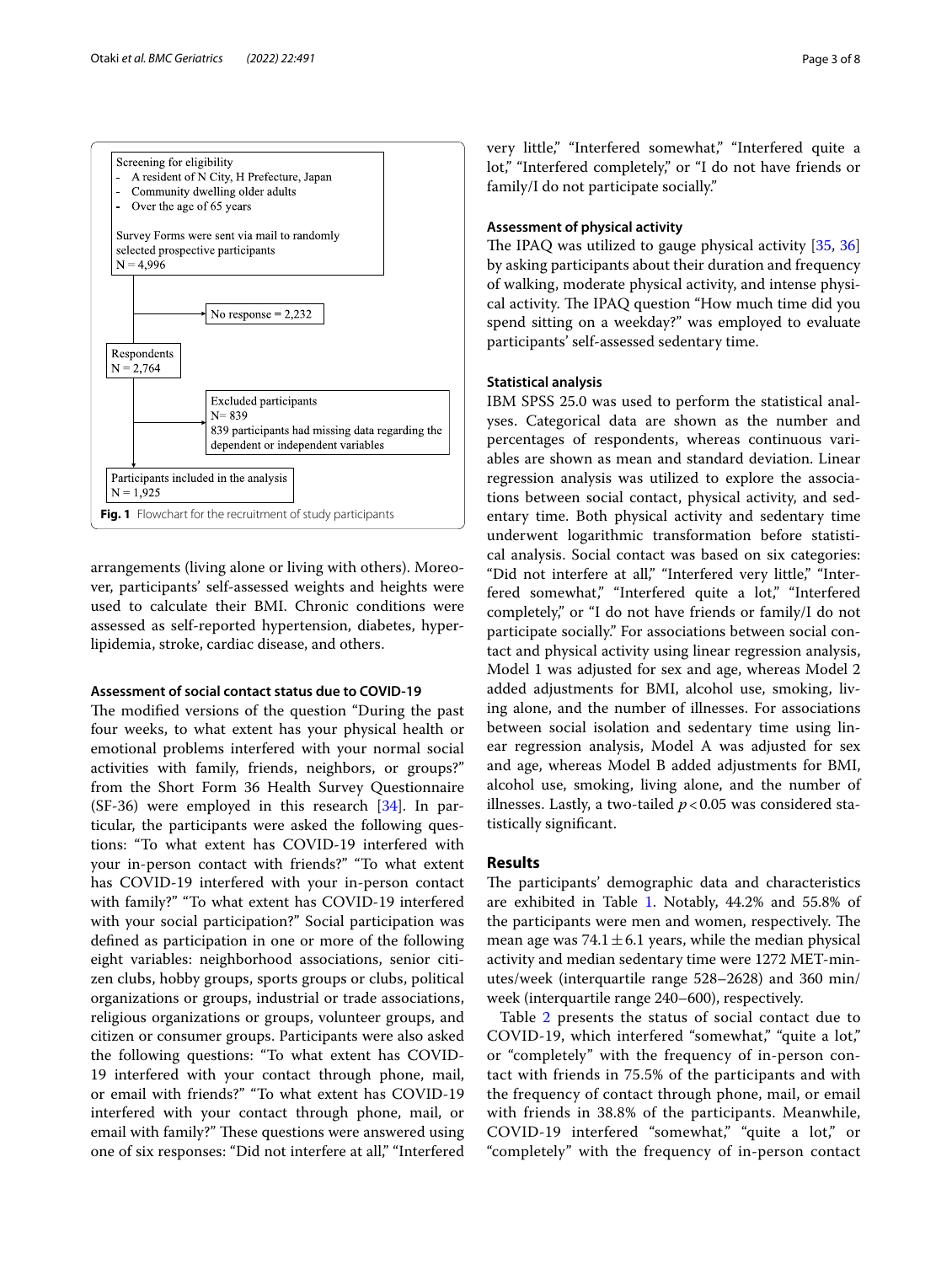<span id="page-3-0"></span>**Table 1** Participants' characteristics and demographics a

| Gender                           |                   |                 |
|----------------------------------|-------------------|-----------------|
| Male                             |                   | 851 (44.2)      |
| Female                           |                   | 1074 (55.8)     |
| Age, mean $\pm$ SD               | years             | $74.1 \pm 6.1$  |
| < 75                             |                   | 1120 (58.2)     |
| > 75                             |                   | 805 (41.8)      |
| <b>BMI</b>                       | kg/m <sup>2</sup> | $22.5 + 3.1$    |
| < 18.5                           |                   | 156(8.1)        |
| > 25                             |                   | 353(18.3)       |
| Lifestyle                        |                   |                 |
| Living alone                     |                   | 359 (18.6)      |
| Living with others               |                   | 1566 (81.4)     |
| Illnesses                        |                   |                 |
| $\langle$ 2                      |                   | 1110 (57.7)     |
| >2                               |                   | 815 (42.3)      |
| Alcohol use                      |                   |                 |
| Does not drink                   |                   | 978 (50.8)      |
| Drinks                           |                   | 947 (49.2)      |
| Smoking                          |                   |                 |
| Does not smoke                   |                   | 1769 (91.9)     |
| Smokes                           |                   | 156(8.1)        |
| Physical<br>activity, mdian[IQR] | MFT-min / week    | 1272 [528 1272] |
| Sedentary<br>time,mdian[IQR]     | min               | 360 [240 360]   |

<sup>a</sup> Values are n(%))

with family in 65.1% of the respondents and the frequency of contact by phone, mail, or email with family in 30.7% of the respondents. Finally, COVID-19 interfered with social participation "somewhat," "quite a lot," or "completely" in 91.8% of the participants.

Table [3](#page-4-0) depicts the associations between social isolation and physical activity in a multivariate linear regression analysis. Among the social contact indicators, "in-person contact with friends"  $(B = -0.111; 95\% CI:$  $-0.187$ ,  $-0.035$ ) and "social participation" (B =  $-0.163$ ; 95%CI: -0.248, -0.079; p < 0.001) were signifcantly associated with lower physical activity and remained signifcant for multivariate analyses of both Models 1 and 2.

Table [4](#page-4-1) highlights the associations between the status of social contact and sedentary time. Among the social contact indicators, "in-person contact with friends"  $(B=0.04;$ 95%CI: 0.016, 0.064; p<0.001) was signifcantly associated with higher sedentary time and remained signifcant for multivariate analyses of both Models A and B.

### **Discussion**

This study investigated the relationship between the reduction of social contact due to the COVID-19 pandemic and physical inactivity among older adults, revealing that most community-dwelling older adults' participation in social activities and in-person contact with friends and family was limited, even three months after the restriction period had ended. Furthermore, among the indicators of social contact, the reduction of participation in social activities and in-person contact with friends due to COVID-19 are negatively associated with physical activity. Conversely, only in-person contact with friends was positively associated with the participant's physical activity level and reduced sedentary time. These findings indicate that most of the older adults in our study experienced a reduction in their social contact due to COVID-19, and individuals who reported the greatest reductions also had the lowest physical activity levels and the highest sedentary behavior levels. Therefore, informal social contact can be a crucial health behavior for older adults. These results are consistent with previous studies that reported a protective association between individual-level social capital and physical activity [[25\]](#page-6-17). Although a large-scale study showed an increase in physical activity among older adults from 1987 to 2017 [[37\]](#page-6-27), pandemic-related restrictions have likely put an end to this trend.

In-person contact is essential for increasing motivation for physical activity, as confrmed by a meta-analysis study showing that face-to-face or group gatherings were more motivational for physical activity interventions than other deliveries, such as telephone conversations or mail [[27\]](#page-6-19). During the COVID-19 pandemic, people were told to avoid large gatherings and meetings that were not part

<span id="page-3-1"></span>**Table 2** Status of participants'social contact due to COVID-19

|                   |                      | Not at all | <b>Verry little</b> | Somewhat  | Ouite a lot | Completely | Do not have friends or<br>family/Do not participate<br>socially |
|-------------------|----------------------|------------|---------------------|-----------|-------------|------------|-----------------------------------------------------------------|
| In-person contact | Friends              | 149(10.5)  | 198(14.0)           | 320(22.6) | 456(32.2)   | 293(20.7)  | 509                                                             |
|                   | Family               | 307(18.7)  | 264(16.1)           | 430(26.2) | 407(24.8)   | 231(14.1)  | 286                                                             |
|                   | Social participation | 33(3.4)    | 47(4.8)             | 167(17.0) | 331(33.8)   | 402(41.0)  | 945                                                             |
| Contact by phone  | Friends              | 669(44.3)  | 266(16.9)           | 336(21.3) | 230(14.6)   | 46(2.9)    | 348                                                             |
|                   | Family               | 938(52.7)  | 297(16.7)           | 336(18.9) | 149(8.4)    | 60(3.4)    | 145                                                             |

Note: Values are n(%)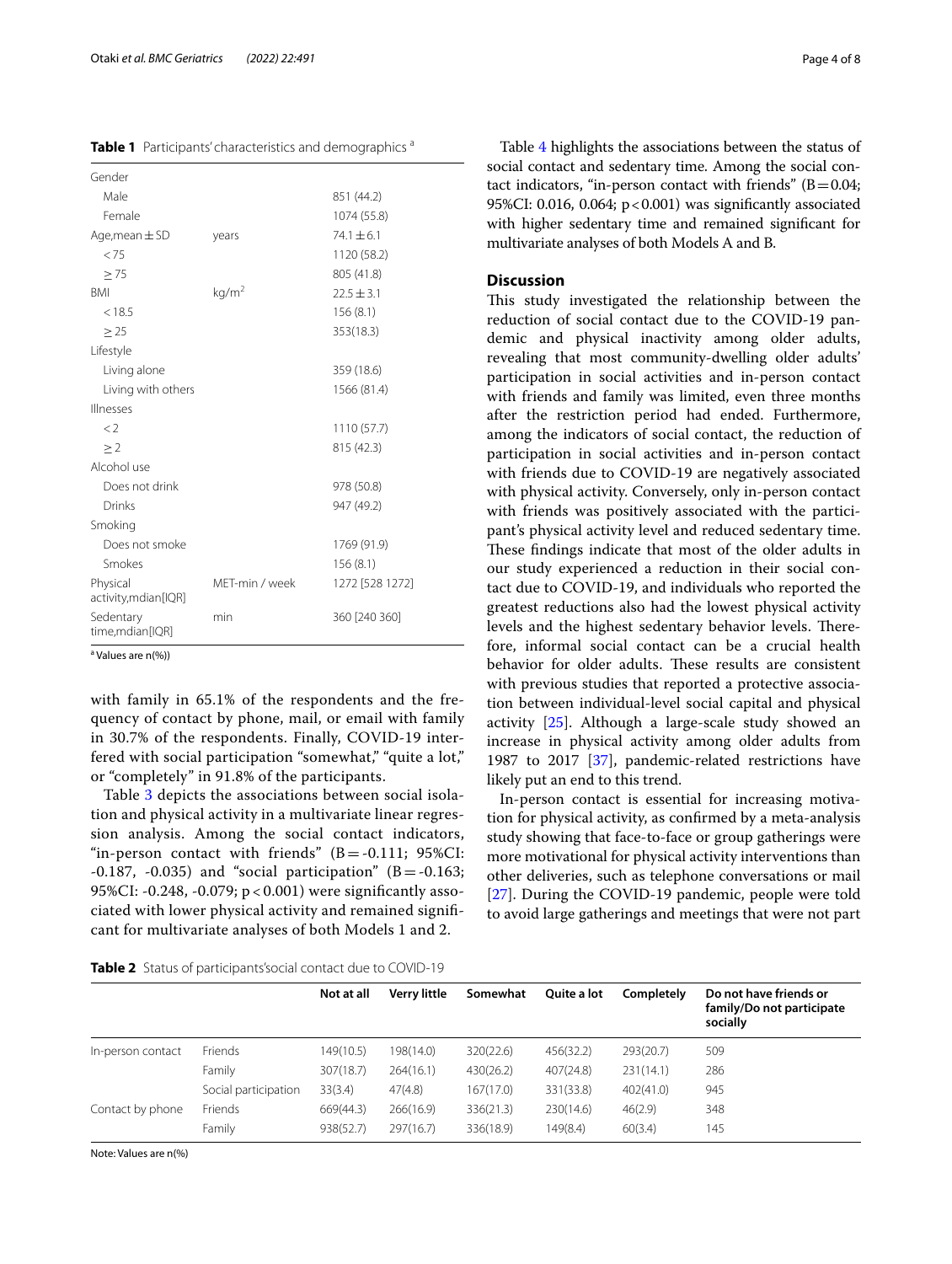# <span id="page-4-0"></span>**Table 3** Linear regressions of associations social contact and physical activity

|         |                                             | B        | 95.0% CI | P        |           |
|---------|---------------------------------------------|----------|----------|----------|-----------|
|         |                                             |          | Lower    | Upper    | value     |
| Crude   | In-person contact with friends              | $-0.111$ | $-0.187$ | $-0.035$ | 0.004     |
|         | Contact by phone, mail, e-mail with friends | $-0.047$ | $-0.113$ | 0.018    | 0.158     |
|         | In-person contact with family               | 0.024    | $-0.046$ | 0.093    | 0.505     |
|         | Contact by phone, mail, e-mail with family  | $-0.029$ | $-0.104$ | 0.045    | 0.445     |
|         | Social participation                        | $-0.163$ | $-0.248$ | $-0.079$ | P < 0.001 |
|         | (Constant)                                  | $-0.041$ | $-0.106$ | 0.025    | 0.227     |
| Model 1 | In-person contact with friends              | $-0.118$ | $-0.194$ | $-0.043$ | 0.002     |
|         | Contact by phone, mail, e-mail with friends | $-0.041$ | $-0.106$ | 0.025    | 0.227     |
|         | In-person contact with family               | 0.017    | $-0.053$ | 0.086    | 0.638     |
|         | Contact by phone, mail, e-mail with family  | $-0.024$ | $-0.099$ | 0.05     | 0.522     |
|         | Social participation                        | $-0.171$ | $-0.255$ | $-0.087$ | P < 0.001 |
|         | (Constant)                                  | 8.245    | 7.647    | 8.843    | P < 0.001 |
| Model 2 | In-person contact with friends              | $-0.133$ | $-0.209$ | $-0.058$ | 0.001     |
|         | Contact by phone, mail, e-mail with friends | $-0.027$ | $-0.093$ | 0.038    | 0.416     |
|         | In-person contact with family               | 0.009    | $-0.06$  | 0.078    | 0.799     |
|         | Contact by phone, mail, e-mail with family  | $-0.015$ | $-0.089$ | 0.059    | 0.689     |
|         | Social participation                        | $-0.147$ | $-0.231$ | $-0.063$ | 0.001     |
|         | (Constant)                                  | 8.227    | 7.562    | 8.893    | P < 0.001 |

Model 1: adjusted for sex and age

Model 2: added adjustment for BMI, alcohol use, smoking, living alone, and number of illnesses to Model 1

# <span id="page-4-1"></span>**Table 4** Linear regressions of associations between social contact and sedentary time

|         |                                             | B        | 95.0% CI | P     |           |
|---------|---------------------------------------------|----------|----------|-------|-----------|
|         |                                             |          | Lower    | Upper | value     |
| Crude   | In-person contact with friends              | 0.040    | 0.016    | 0.064 | 0.001     |
|         | Contact by phone, mail, e-mail with friends | $-0.003$ | $-0.024$ | 0.018 | 0.803     |
|         | In-person contact with family               | 0.001    | $-0.021$ | 0.023 | 0.934     |
|         | Contact by phone, mail, e-mail with family  | $-0.006$ | $-0.03$  | 0.018 | 0.638     |
|         | Social participation                        | 0.011    | $-0.016$ | 0.038 | 0.424     |
|         | (Constant)                                  | 5.669    | 5.514    | 5.825 | P < 0.001 |
| Model A | In-person contact with friends              | 0.042    | 0.018    | 0.067 | 0.001     |
|         | Contact by phone, mail, e-mail with friends | $-0.008$ | $-0.029$ | 0.014 | 0.478     |
|         | In-person contact with family               | 0.003    | $-0.019$ | 0.026 | 0.766     |
|         | Contact by phone, mail, e-mail with family  | $-0.008$ | $-0.032$ | 0.016 | 0.531     |
|         | Social participation                        | 0.012    | $-0.015$ | 0.039 | 0.387     |
|         | (Constant)                                  | 5.764    | 5.572    | 5.957 | P < 0.001 |
| Model B | In-person contact with friends              | 0.045    | 0.021    | 0.07  | P < 0.001 |
|         | Contact by phone, mail, e-mail with friends | $-0.008$ | $-0.029$ | 0.013 | 0.465     |
|         | In-person contact with family               | 0.004    | $-0.018$ | 0.026 | 0.717     |
|         | Contact by phone, mail, e-mail with family  | $-0.008$ | $-0.032$ | 0.016 | 0.502     |
|         | Social participation                        | 0.010    | $-0.018$ | 0.037 | 0.489     |
|         | (Constant)                                  | 5.834    | 5.618    | 6.05  | P < 0.001 |

Model A: adjusted for sex and age

Model B: added adjustment for BMI, alcohol use, smoking, living alone, and number of illnesses to Model A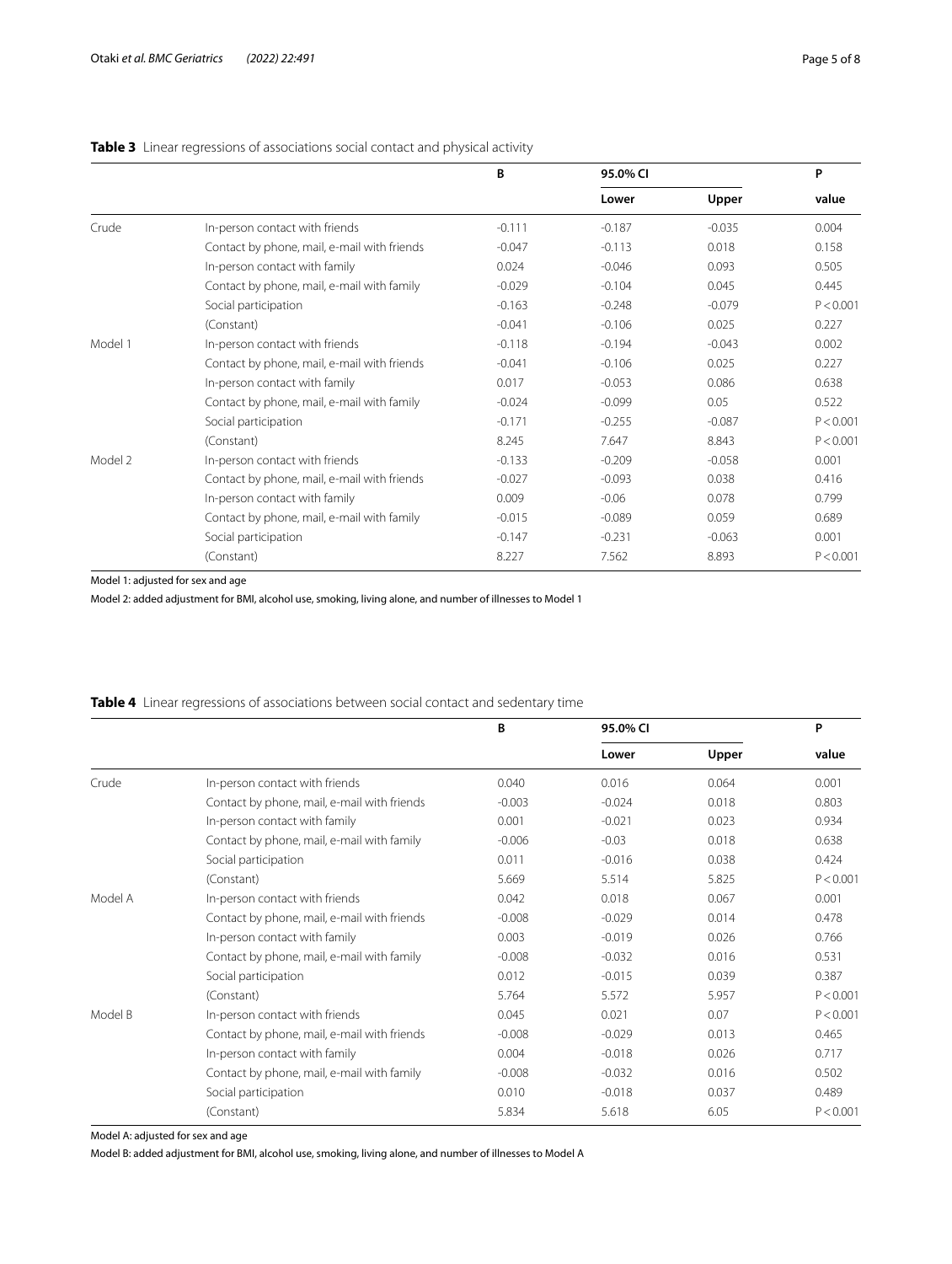of their own families. As social activities for older adults were also postponed to prevent the spread of the disease, older adults were not as motivated to engage in healthy behaviors (e.g., physical activities).

The cessation of social activities due to the COVID-19 pandemic is detrimental to the health of older adults in the future. In Japan, the cessation of social activities due to a large-scale natural disaster had drastic efects on older adults' physical functions. A Japanese study by Tomata et al. reported that older adults residing in areas afected by the Great East Japan Earthquake had a higher disability prevalence three years after the disaster compared with older adults in other unafected regions [\[38\]](#page-6-28).

Restricting social activities for older adults to prevent the spread of infection and limiting in-person contact with friends and other people outside their homes facilitates physical inactivity among older adults. An increase in physical inactivity is known to accelerate the risk of diseases, such as frailty and declining cognitive function. Moreover, studies have shown that the efects of a natural disaster on physical function among older adults persist for up to three to six years  $[38-42]$  $[38-42]$ . Thus, it is essential to continue monitoring the physical efects of social isolation among older adults.

#### **Limitations**

Although this study used a large-scale sample of 1,925 older adults, it has several limitations. First, the physical activity survey did not assess the physical activity status before the restriction period; hence, the study cannot clarify the changes in physical activity before and after the restriction periods. Second, only 1,925 of the 2,794 respondents, all from the same region and city, were included in the analysis. Thus, it is difficult to generalize the results of the study. Third, subjective responses were employed to investigate existing illnesses. Fourth, psychological assessments (e.g., for depression) were not performed. Psychological illnesses have been reported to have a signifcant efect on physical activity; therefore, confounding variables may have interfered with the outcomes. Additionally, unmeasured confounding bias is still plausible because the data were only stratifed for basic variables. Reverse causation is also possible because of the cross-sectional design of this study. Fifth, the assessment of physical activity was subjective and there is a need for an objective assessment in the future. Sixth, social desirability bias may have infuenced responses concerning family, friends, social participation, or physical activity. Finally, no timeframe was indicated for the question: "To what extent has COVID-19 interfered with your normal in-person contact with friends?" The participants may have responded diferently if they considered

various time frames (i.e., during and after, or simply during the restriction period), which could have resulted in the overestimation or underestimation of the association between social isolation status and physical activity.

## **Conclusions**

The greater the reduction in social contact due to the pandemic, the more likely older adults were to be less physically active and sedentary. Therefore, conducting a mid-to-long-term survey of social contact levels among older people and examining the correlation between social contact levels and physical activity levels is imperative. Additionally, physical activity campaigns and support are warranted in vulnerable populations to maintain good health during such crises.

#### **Abbreviations**

COVID-19: Coronavirus disease 2019; BMI: Body Mass Index; SHARE: The Survey of Health, Ageing, and Retirement in Europe; ICT: Information Communication Technology; IPAQ: International Physical Activity Questionnaire; SF-36: Short Form 36 Health Survey Questionnaire.

#### **Acknowledgements**

We would like to thank the study participants of the H Prefecture and the city employees at N City Office for their assistance in the distribution of the survey questionnaires.

#### **Authors' contributions**

NO, NT, and KF designed this study. M Ya, T I., and MA participated in the data collection. NO and M Yo participated in the data analysis and interpretation, and NO prepared the draft manuscript. M Yo, MYa., TI, MA, NT, and KF revised the manuscript for important intellectual content and provided critical revision of the draft. Finally, all authors approved the fnal version of the article.

#### **Funding**

This research was supported by the Department of Planning and Prefectural Citizens, Hyogo Prefecture, under Grant Number 10 and JSPS KAKENHI Grant Number 21K11435.

#### **Availability of data and materials**

The data that support the fndings of this study are not publicly available because they contain information that could compromise the privacy of the research participants. The data are available from the corresponding author, N.Otaki, upon reasonable request.

#### **Declarations**

#### **Ethics approval and consent to participate**

The details of the study were explained in writing to the participants, and the return of a completed survey form was considered as consent to participate in the study. This study was performed in accordance with the Declaration of Helsinki and approved by the Ethics Committee of Mukogawa Women's University (approval number 20–53).

#### **Consent for publication**

Not applicable.

#### **Competing interests**

The authors declare no competing interests.

#### **Author details**

<sup>1</sup> Department of Food Sciences and Nutrition, School of Food Sciences and Nutrition, Mukogawa Women's University, 6-46 Ikebiraki-cho, Nishinomiya,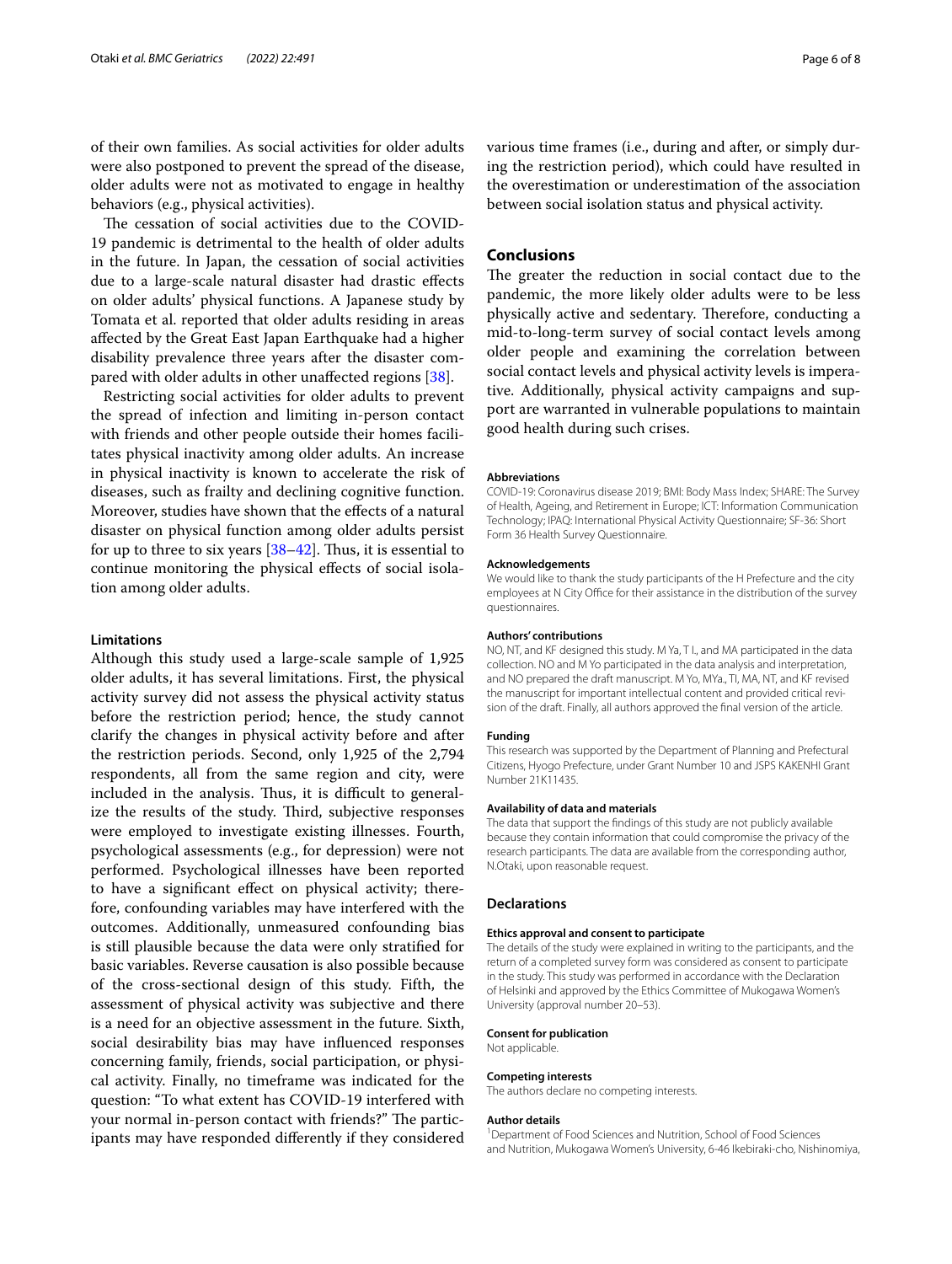Hyogo 663-8558, Japan. <sup>2</sup> Research Institute for Nutrition Sciences, Mukogawa Women's University, Nishinomiya, Hyogo, Japan. <sup>3</sup>Department of Dietary Life and Food Sciences, Junior College Division, Mukogawa Women's University, Nishinomiya, Hyogo, Japan. <sup>4</sup> Department of Innovative Food Sciences, School of Food Sciences and Nutrition, Mukogawa Women's University, Nishinomiya, Hyogo, Japan.

# Received: 31 August 2021 Accepted: 1 June 2022<br>Published online: 08 June 2022

#### **References**

- <span id="page-6-0"></span>1. World Health Organization. WHO coronavirus disease (COVID-19) dashboard. [https://covid19.who.int/.](https://covid19.who.int/) Accessed 26 Jun 2020.
- <span id="page-6-1"></span>2. López-Bueno R, Torres-Castro R, Koyanagi A, Smith L, Soysal P, Calatayud J. Associations between recently diagnosed conditions and hospitalization due to COVID-19 in patients aged 50 years and older- A SHARE-based analysis. J Gerontol A Biol Sci Med Sci. 2022;77:e111–4 (PMID: 34251451).
- <span id="page-6-2"></span>3. MHLW. Novel coronavirus (COVID-19)|Ministry of health, labor and welfare. [https://www.mhlw.go.jp/stf/seisakunitsuite/bunya/0000164708\\_](https://www.mhlw.go.jp/stf/seisakunitsuite/bunya/0000164708_00079.html) [00079.html](https://www.mhlw.go.jp/stf/seisakunitsuite/bunya/0000164708_00079.html). Accessed 28 Jan 2021.
- <span id="page-6-3"></span>4. Kobe Shimbun. What are the health implications due to the COVID-19 pandemic? [https://www.kobe-np.co.jp/news/hanshin/202008/00136](https://www.kobe-np.co.jp/news/hanshin/202008/0013607714.shtml) [07714.shtml](https://www.kobe-np.co.jp/news/hanshin/202008/0013607714.shtml) (Article) (in Japanese) Accessed 16 Aug 2020.
- <span id="page-6-4"></span>5. Cotten SR, Ford G, Ford S, Hale TM. Internet use and depression among retired older adults in the United States: a longitudinal analysis. J Gerontol B Psychol Sci Soc Sci. 2014;69:763–71.
- <span id="page-6-5"></span>6. Cabinet Office. Annual report on the Ageing Society; 2018. [https://](https://www8.cao.go.jp/kourei/english/annualreport/2018/2018pdf_e.html) [www8.cao.go.jp/kourei/english/annualreport/2018/2018pdf\\_e.html](https://www8.cao.go.jp/kourei/english/annualreport/2018/2018pdf_e.html). Accessed 2 Mar 2021.
- <span id="page-6-6"></span>7. de Jong GJ, Havens B. Cross-national comparisons of social isolation and loneliness: introduction and overview. Can J Aging. 2004;23:109–13.
- <span id="page-6-7"></span>8. Elovainio M, Hakulinen C, Pulkki-Råback L, Virtanen M, Josefsson K, Jokela M, et al. Contribution of risk factors to excess mortality in isolated and lonely individuals: an analysis of data from the UK Biobank cohort study. Lancet Public Health. 2017;2:e260–6 (PMID: 28626828).
- 9. Holt-Lunstad J, Smith TB, Baker M, Harris T, Stephenson D. Loneliness and social isolation as risk factors for mortality: a meta-analytic review. Perspect Psychol Sci. 2015;10:227–37 (PMID: 25910392).
- 10. Steptoe A, Shankar A, Demakakos P, Wardle J. Social isolation, loneliness, and all-cause mortality in older men and women. Proc Natl Acad Sci U S A. 2013;110:5797–801 (PMID: 23530191).
- <span id="page-6-8"></span>11. Eng PM, Rimm EB, Fitzmaurice G, Kawachi I. Social ties and change in social ties in relation to subsequent total and cause-specifc mortality and coronary heart disease incidence in men. Am J Epidemiol. 2002;155:700–9.
- <span id="page-6-9"></span>12. Holt-Lunstad J, Smith TB. Loneliness and social isolation as risk factors for CVD: implications for evidence-based patient care and scientifc inquiry. Heart. 2016;102:987–9.
- 13. Valtorta NK, Kanaan M, Gilbody S, Ronzi S, Hanratty B. Loneliness and social isolation as risk factors for coronary heart disease and stroke: systematic review and meta-analysis of longitudinal observational studies. Heart. 2016;102:1009–16.
- 14. Udell JA, Steg PG, Scirica BM, Smith SC, Ohman EM, Eagle KA, et al. Living alone and cardiovascular risk in outpatients at risk of or with atherothrombosis. Arch Intern Med. 2012;172:1086–95.
- 15. Hefner KL, Waring ME, Roberts MB, Eaton CB, Gramling R. Social isolation, C-reactive protein, and coronary heart disease mortality among community-dwelling adults. Soc Sci Med. 2011;72:1482–8.
- 16. Barth J, Schneider S, Von Känel R. Lack of social support in the etiology and the prognosis of coronary heart disease: a systematic review and meta-analysis. Psychosom Med. 2010;72:229–38.
- <span id="page-6-10"></span>17. Kaplan GA, Salonen JT, Cohen RD, Brand RJ, Syme SL, Puska P. Social connections and mortality from all causes and from cardiovascular disease: prospective evidence from eastern Finland. Am J Epidemiol. 1988;128:370–80.
- <span id="page-6-11"></span>18. Cruwys T, Dingle GA, Haslam C, Haslam SA, Jetten J, Morton TA. Social group memberships protect against future depression, alleviate depression symptoms and prevent depression relapse. Soc Sci Med. 2013;98:179–86.
- <span id="page-6-12"></span>19. Evans IEM, Martyr A, Collins R, Brayne C, Clare L. Social isolation and cognitive function in later life: a systematic review and meta-analysis. J Alzheimers Dis. 2019;70(Suppl 1):S119–44.
- 20. Cacioppo JT, Hughes ME, Waite LJ, Hawkley LC, Thisted RA. Loneliness as a specifc risk factor for depressive symptoms: cross-sectional and longitudinal analyses. Psychol Aging. 2006;21:140–51.
- <span id="page-6-13"></span>21. Cacioppo JT, Hawkley LC. Perceived social isolation and cognition. Trends Cogn Sci. 2009;13:447–54.
- <span id="page-6-14"></span>22. Berkman LF, Glass T, Brissette I, Seeman TE. From social integration to health: Durkheim in the new millennium. Soc Sci Med. 2000;51:843–57.
- <span id="page-6-15"></span>23. Hemingway H, Marmot M. Evidence based cardiology: psychosocial factors in the aetiology and prognosis of coronary heart disease. systematic review of prospective cohort studies. BMJ. 1999;318:1460–7.
- <span id="page-6-16"></span>24. Schrempft S, Jackowska M, Hamer M, Steptoe A. Associations between social isolation, loneliness, and objective physical activity in older men and women. BMC Public Health. 2019;19:74 (PMID: 30651092).
- <span id="page-6-17"></span>25. Van Holle V, Van Cauwenberg J, De Bourdeaudhuij I, Deforche B, Van de Weghe N, Van Dyck D. Interactions between neighborhood social environment and walkability to explain Belgian older adults' physical activity and sedentary time. Int J Environ Res Public Health. 2016;13:569 (PMID: 27338426).
- <span id="page-6-18"></span>26. Ho EC, Hawkley L, Dale W, Waite L, Huisingh-Scheetz M. Social capital predicts accelerometry-measured physical activity among older adults in the U.S.: a cross-sectional study in the National Social Life, Health, and Aging Project. BMC Public Health. 2018;18:804 (PMID: 29945588).
- <span id="page-6-19"></span>27. Knittle K, Nurmi J, Crutzen R, Hankonen N, Beattie M, Dombrowski SU. How can interventions increase motivation for physical activity? A systematic review and meta-analysis. Health Psychol Rev. 2018;12:211–30.
- <span id="page-6-20"></span>28. Browne RAV, Macêdo GAD, Cabral LLP, Oliveira GTA, Vivas A, Fontes EB, et al. Initial impact of the COVID-19 pandemic on physical activity and sedentary behavior in hypertensive older adults: an accelerometer-based analysis. Exp Gerontol. 2020;142:111121 (PMID: 33132145).
- 29. Yamada M, Kimura Y, Ishiyama D, Otobe Y, Suzuki M, Koyama S, et al. Efect of the COVID-19 epidemic on physical activity in community-dwelling older adults in Japan: a cross-sectional online survey. J Nutr Health Aging. 2020;24:948–50.
- 30. Srivastav AK, Sharma N, Samuel AJ. Impact of coronavirus disease-19 (COVID-19) lockdown on physical activity and energy expenditure among physiotherapy professionals and students using web-based open E-survey sent through WhatsApp, Facebook and Instagram messengers. Clin Epidemiol Glob Health. 2021;9:78–84.
- <span id="page-6-21"></span>31. Akbari HA, Pourabbas M, Yoosef M, Briki W, Attaran S, Mansoor H, et al. How physical activity behavior afect well-being, anxiety and sleep quality during COVID-19 restrictions in Iran. Eur Rev Med Pharmacol Sci. 2021;25:7847–57.
- <span id="page-6-22"></span>32. Trabelsi K, Ammar A, Masmoudi L, Boukhris O, Chtourou H, Bouaziz B, et al. Globally altered sleep patterns and physical activity levels by confnement in 5056 individuals: ECLB COVID-19 international online survey. Biol Sport. 2021;38:495–506.
- <span id="page-6-23"></span>33. Trabelsi K, Ammar A, Masmoudi L, Boukhris O, Chtourou H, Bouaziz B, et al. Sleep quality and physical activity as predictors of mental wellbeing variance in older adults during COVID-19 lockdown: ECLB COVID-19 international online survey. Int J Environ Res Public Health. 2021;18:4329 (PMID: 33921852).
- <span id="page-6-24"></span>34. Fukuhara S, Bito S, Green J, Hsiao A, Kurokawa K. Translation, adaptation, and validation of the SF-36 Health Survey for use in Japan. J Clin Epidemiol. 1998;51:1037–44.
- <span id="page-6-25"></span>35. Craig CL, Marshall AL, Sjöström M, Bauman AE, Booth ML, Ainsworth BE, et al. International physical activity questionnaire: 12-country reliability and validity. Med Sci Sports Exerc. 2003;35:1381–95.
- <span id="page-6-26"></span>36. Murase N, Katsumura T, Ueda C, Inoue S, Shimomitsu T. Validity and reliability of Japanese version of International Physical Activity Questionnaire. J Heal Welf Stat. 2002;49:1–9.
- <span id="page-6-27"></span>37. López-Bueno R, Smith L, Tully MA, Shin JI, Calatayud J, López-Sánchez GF, et al. Increase in regular leisure-time physical activity in Spanish adults Between 1987 and 2017. Am J Prev Med. 2021;61:e73–9 (PMID: 33785277).
- <span id="page-6-28"></span>38. Tomata Y, Suzuki Y, Kawado M, Yamada H, Murakami Y, Mieno MN, et al. Long-term impact of the 2011 Great East Japan Earthquake and tsunami on functional disability among older people: a 3-year longitudinal